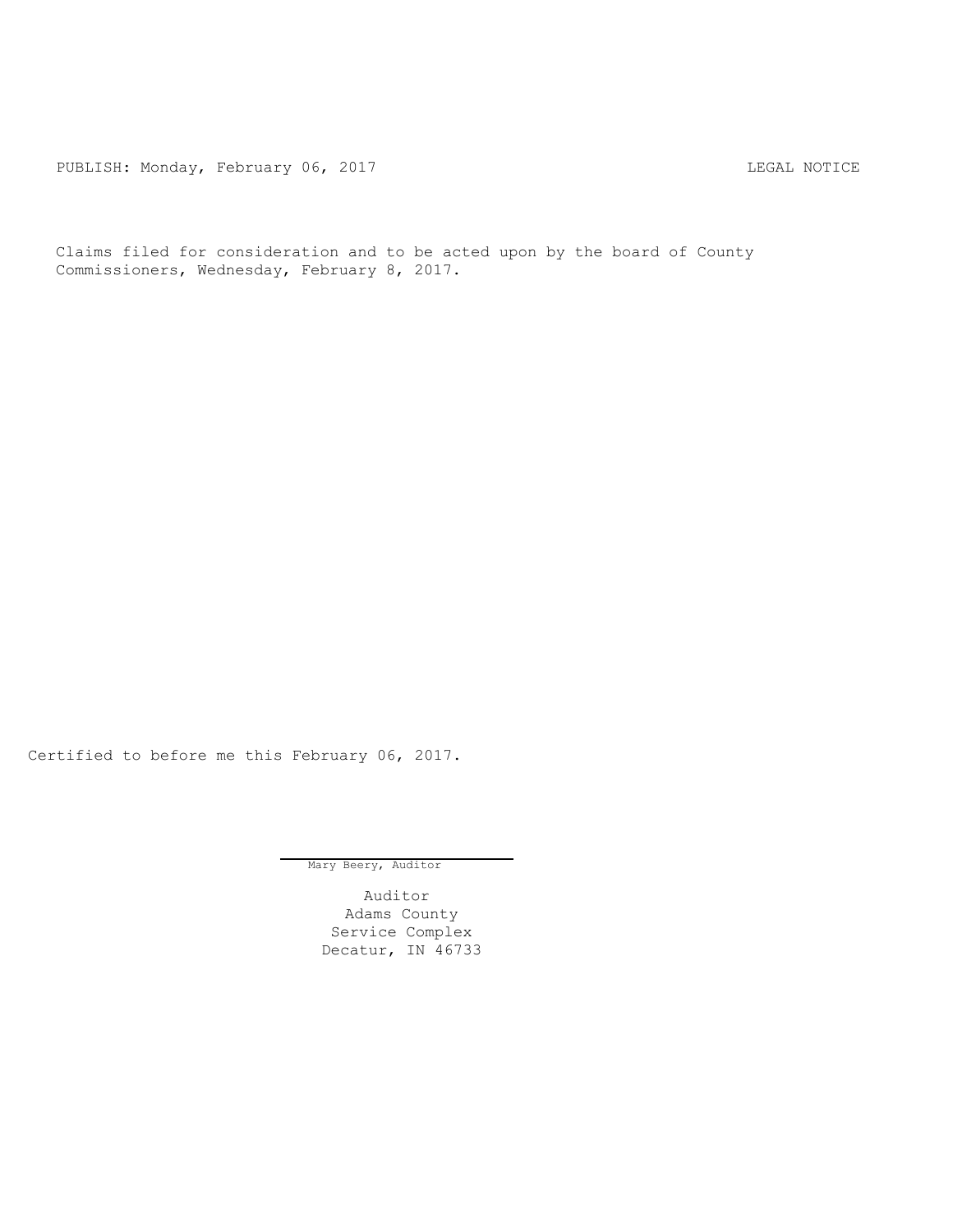

## **Claims Docket for Newspaper Adams County, Indiana**

## For Period: **1/11/2017** to **1/24/2017**

*313 W. Jefferson St. Decatur, IN 46733 (219) 724-2600*

Date Claims to be Paid: **2/8/2017**

| Vendor                                | Amount    | Vendor                                   | Amount    |
|---------------------------------------|-----------|------------------------------------------|-----------|
| Adams County Council On Aging, Inc.   | 2,200.00  | Adams Memorial Hospital                  | 57,956.72 |
| Indiana Michigan Power                | 418.53    | Appraisal Research Corporation           | 2,500.00  |
| <b>Berne Witness</b>                  | 63.50     | <b>Charles Bowers</b>                    | 2,333.33  |
| Cintas Location #338                  | 54.35     | Decatur True Value                       | 4.48      |
| <b>Complete Printing Service</b>      | 420.80    | Computer Systems, Inc.                   | 2,625.00  |
| Decatur Chamber Of Commerce           | 15.00     | Decatur Daily Democrat                   | 93.83     |
| <b>Decatur Dental Services</b>        | 165.10    | MAXIMUS Consulting Services, Inc.        | 1,950.00  |
| Downing & Glancy Funeral Home         | 500.00    | Fleming Excavating, Inc.                 | 7,640.00  |
| Geneva Police Department              | 119.00    | Gordon Food Service                      | 4,312.29  |
| Jan Smith                             | 20.00     | Joe Spaulding                            | 96.80     |
| Kiess Electric                        | 2,400.00  | Legal Directories Publishing Co. Inc.    | 69.75     |
| Lehman Feed Mill                      | 1,478.00  | Maddock Construction Equipment, LLC      | 160.27    |
| Manatron Inc.                         | 11,072.32 | Monroe Water Department                  | 159.55    |
| Moser Motor Sales, Inc.               | 30,000.00 | Griffiths, Nolan                         | 20.00     |
| Parrish Electric/PhazPak Inc          | 14.80     | Quill Corporation                        | 80.96     |
| Selking International                 | 557.29    | Fort Wayne Newspapers                    | 283.40    |
| Top Supply Company LLP                | 41.46     | West Payment Center                      | 1,002.69  |
| Mitchell W. Hicks                     | 660.00    | Adams County Highway Department          | 254.52    |
| Mary Baker                            | 50.00     | Jay County REMC                          | 61.73     |
| <b>Boyce Forms Systems</b>            | 23.03     | Summit City Reporting, Inc.              | 786.31    |
| Indiana Recorders Association         | 494.76    | Northern District Clerk's Association    | 120.00    |
| Michael M. Mahan                      | 20.00     | <b>Richard Clutter</b>                   | 20.00     |
| Chad W. Sprunger                      | 964.89    | Zurcher's Best-One Tire & Auto Care, Inc | 1,495.65  |
| Smilemakers                           | 119.81    | Indiana County Treasurers' Association   | 18.00     |
| <b>Expert Transmission</b>            | 770.06    | Harvest Land Co-op                       | 367.59    |
| Adams County Truck Repair, Inc.       | 71.25     | Leslie W. Marckel                        | 20.00     |
| Indiana County Surveyor's Association | 50.00     | Nicole A. Meyer                          | 117.50    |
| <b>ERS</b> Wireless Communications    | 11,033.78 | VoMac Trucks Sales & Service             | 393.19    |
| Michael G. Werling                    | 475.00    | Troyer's Market LLC                      | 4,529.31  |
| Bi-County Services, Inc               | 3,276.00  | Robert Barger                            | 20.00     |
| Alpine Falls, Inc.                    | 16.48     | 5 Alarm Fire & Safety Equipment, LLC     | 247.74    |
| Deborah A. Schantz                    | 285.15    | Daniel J. Michaels                       | 20.00     |
| Henry R. Mayer                        | 20.00     | <b>Stationair's Express</b>              | 1,184.64  |
| Moore Medical Corporation             | 432.41    | Marco Developments, LLC                  | 4,350.00  |
| FlexPAC                               | 1,679.87  | Carrie Freeman                           | 27.13     |
| Decatur Ace Hardware                  | 453.23    | WM Imaging Solutions, Inc.               | 37.85     |
| Russell E Cook                        | 20.00     | Timothy L. Barkey                        | 620.06    |
| O'Reilly Auto Parts                   | 143.46    | Phil Eicher                              | 50.00     |
| Kevin Nussbaum                        | 20.00     | Anna Steiner                             | 50.00     |
| Central Customer Charges              | 184.75    | Jodi Hirschy                             | 15.42     |
| <b>NACS Food Services</b>             | 532.20    | Thomas D Carnall                         | 20.00     |
| Sharp School Services                 | 16,450.00 | Star Insurance Agency                    | 589.00    |
| <b>Allstar Communications</b>         | 115.00    | Derek C. Augsburger                      | 20.00     |
| Matthew Lose                          | 22.24     | Michael Kinder & Sons Inc                | 10,716.47 |
| John A. Crider                        | 20.00     | AMO Office Supplies                      | 360.31    |
| U.S Postal Service (Postage-By-Phone) | 9,000.00  | <b>Watch Communications</b>              | 6,687.12  |
| U.S. Aggregates Inc.                  | 5,802.70  | HoseandFittings.Com, Inc                 | 40.87     |
| Milestone Contractors, L.P.           | 652.05    | Kristina A. Nichols/Cans for CoPays      | 99.74     |